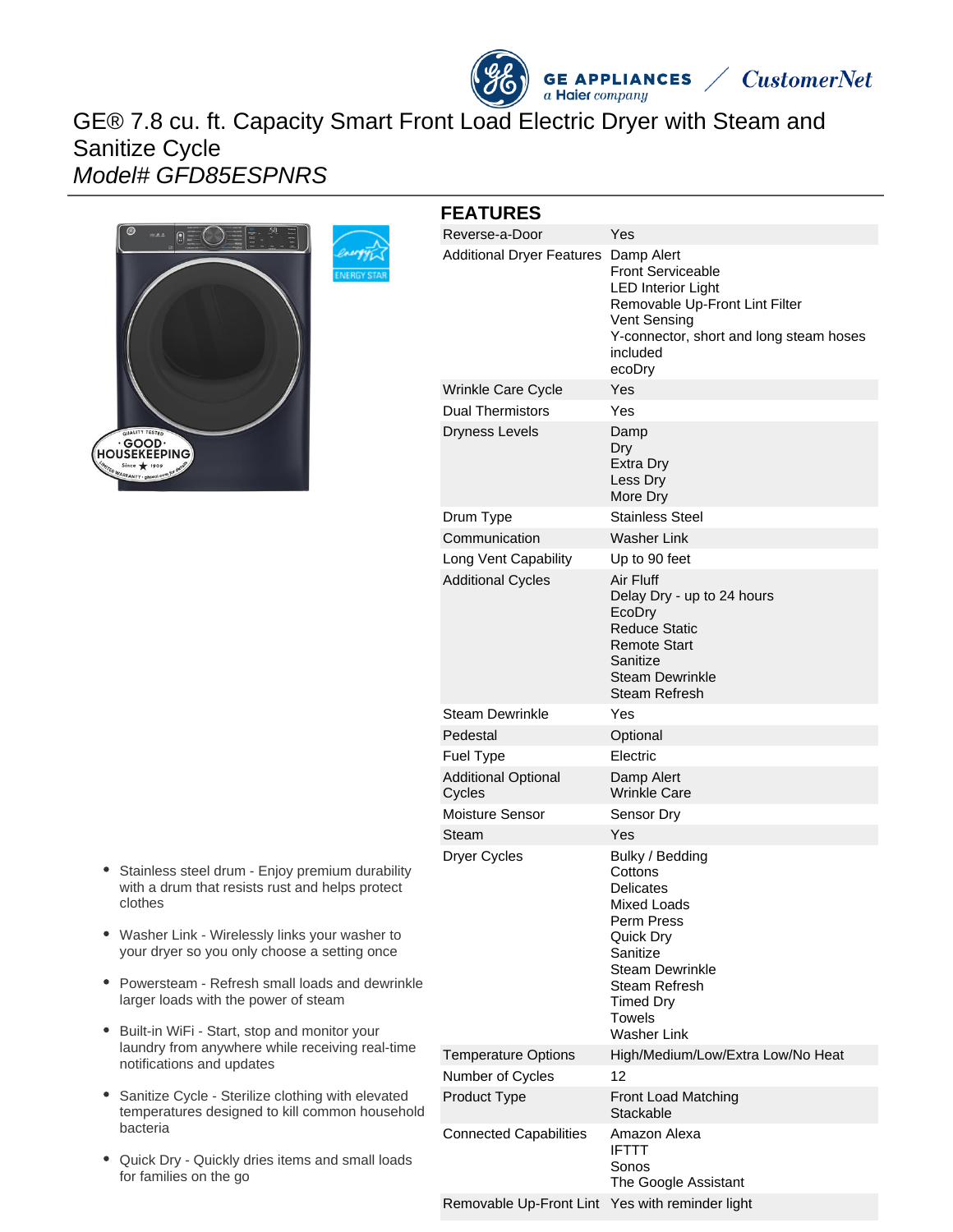| • Reduce Static - Prevent static cling with a gentle |  |
|------------------------------------------------------|--|
| mist near the end of the cycle                       |  |

- Wrinkle Care Prevents wrinkles by extending the tumble without heat
- Damp Alert Signals when delicate clothes reach the ideal dampness level for ironing or final air drying

| Filter                        |                                                                                                                                                                               |
|-------------------------------|-------------------------------------------------------------------------------------------------------------------------------------------------------------------------------|
| <b>Timed Dry</b>              | 120 Minutes<br>Less Time -<br>More Time +<br>Presets (10,20,40,60,90)                                                                                                         |
| <b>Heat Selections</b>        | 5                                                                                                                                                                             |
| <b>Style</b>                  | Front-Loading                                                                                                                                                                 |
| Control Type                  | Capacitive Touch<br>Power On/Off<br>Rotary-Electronic w/LEDs<br>Start/Pause                                                                                                   |
| Flexible Installation         | Undercounter, Stacked, Side-by-Side,<br>Built-In                                                                                                                              |
| SteamRefresh                  |                                                                                                                                                                               |
| <b>Dryer Control Features</b> | Adjustable End-of-Cycle Signal<br>Control Lock<br>Delay Dry - Up to 24 hours<br>Digital Cycle Countdown<br><b>LED Display</b><br><b>LED</b> Indicators<br><b>Remote Start</b> |
| <b>Energy Saving Option</b>   | Yes - ecoDry                                                                                                                                                                  |
| <b>Exhaust Options</b>        | 4-Way (Rear; Right; Left & Bottom)                                                                                                                                            |
| <b>WiFi Connect</b>           | Built-In                                                                                                                                                                      |
| Leveling System               | Adjustable Leveling Legs                                                                                                                                                      |

Have more questions? Please contact 1-800-626-2000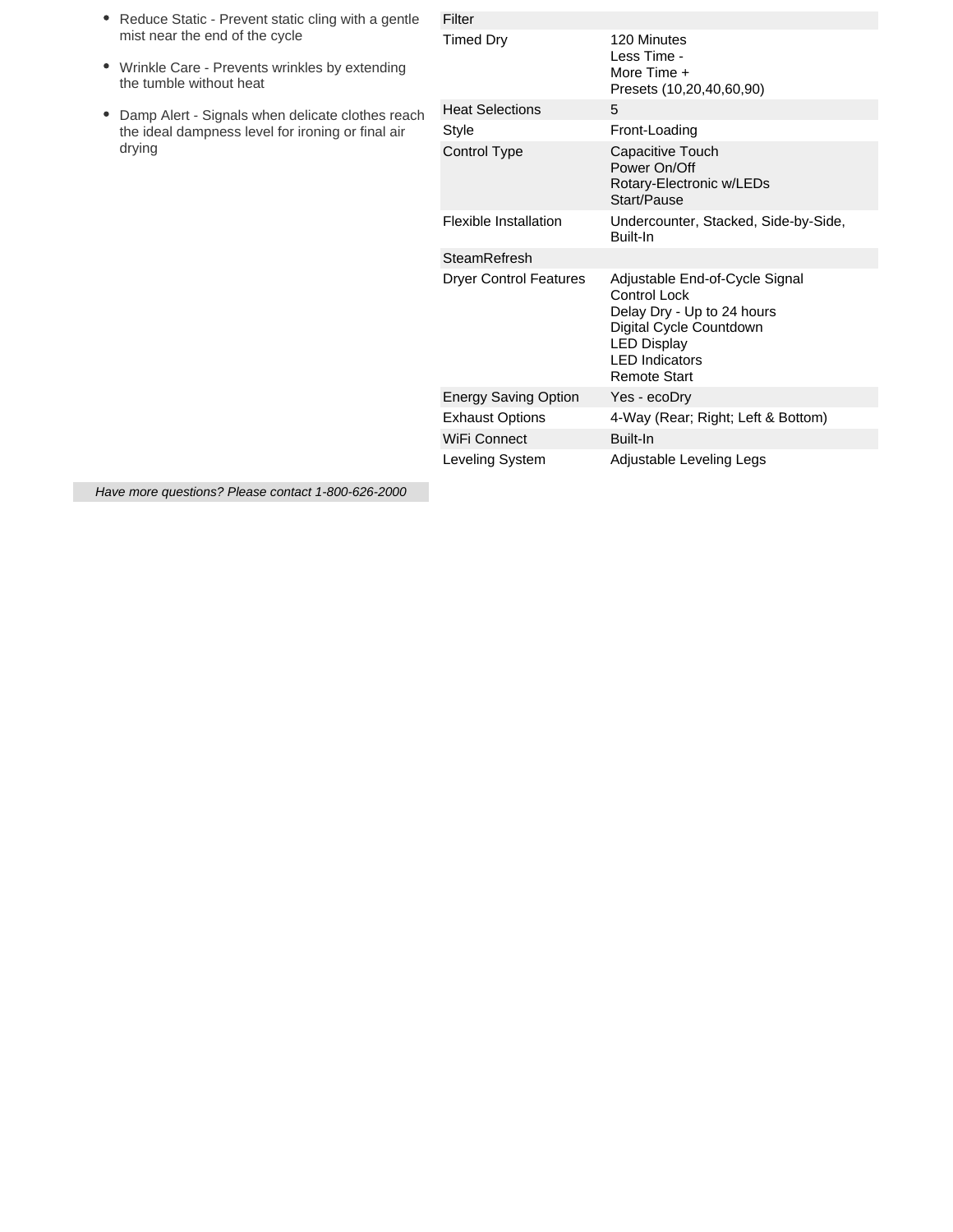

# GE® 7.8 cu. ft. Capacity Smart Front Load Electric Dryer with Steam and Sanitize Cycle Model# GFD85ESPNRS

# **APPROXIMATE DIMENSIONS(HxDxW)**

39 3/4 H x 28 W x 32 D

# **CAPACITY**

Total Capacity (cubic feet) - 7.800000cu ft

#### **ECONOMICAL / QUIET**

• Quiet Package - Quiet-By-Design

#### **APPEARANCE**

- Front Serviceable Yes
- Door Style Reversible Door See-Thru Glass
- Handle Pocket Handle
- Color Appearance Sapphire Blue
- Installation Power Cord Not Included True32 Closet Depth Undercounter, Stacked, Side-by-Side, Built-In, Pedestal
- Trim/Accents Chrome/Dark Knob

# **WEIGHTS & DIMENSIONS**

- Approximate Shipping Weight (lb) 140lb
- Net Weight (lb) 130lb
- Depth with Door Open 90° (in) 54 1/2in
- Overall Height (in) 39 3/4in
- Overall Depth (in) 32in
- Overall Width (in) 28in

# **POWER / RATINGS**

Volts/Watts/Amps - 120V/240V,5600W,24A,60Hz or 120V/208V,4400W,22A,60Hz

# **ACCESSORIES**

- Optional Side Vent Kit GFA28DSVN
- Optional Dryer Rack Accessory WE02X29449
- Optional Stacking Kit GFA28KITN
- Optional Pedestal Accessory GFP1528PNRS (Sold Separately)
- Inlet Hose WH41X10207 (Sold Separately)

#### **WARRANTY**

- Parts Warranty Limited 1-year entire appliance
- Warranty Notes See written warranty for full details
- Labor Warranty Limited 1-year entire appliance

# **CERTIFICATIONS**